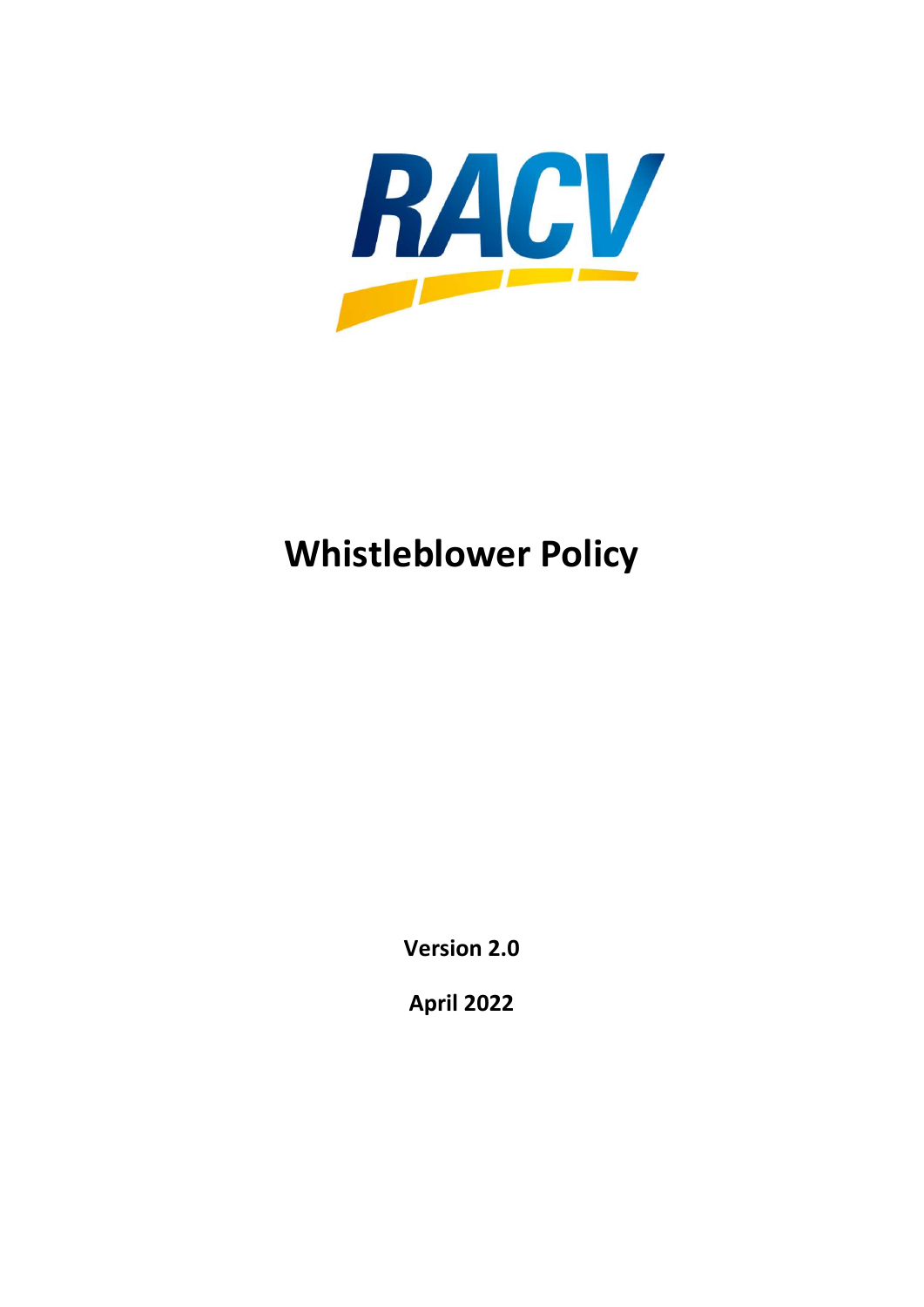# RACV Whistleblower Policy

## Document Control

| <b>Policy Name</b>  | <b>RACV Whistleblower Policy</b> |  |  |
|---------------------|----------------------------------|--|--|
| <b>Policy Owner</b> | <b>EGM Corporate Services</b>    |  |  |
| <b>Version#</b>     | 2.0                              |  |  |
| <b>Issued Date</b>  | 27 April 2022                    |  |  |
| <b>Review Date</b>  | 27 April 2024                    |  |  |

| <b>Date</b>   | <b>Version</b><br>Ħ | <b>Prepared By</b>        | <b>Change Details</b> | <b>Approval</b><br><b>Details</b> |
|---------------|---------------------|---------------------------|-----------------------|-----------------------------------|
| 19 Dec 2019   | $1.0\,$             | Fiona Bourdot-<br>Clayton | Policy Approved       | RACV Board 18<br>December 2019    |
| 27 April 2022 | 2.0                 | Fiona Bourdot-<br>Clayton | Policy updated        | RACV Board 27<br>April 2022       |
|               |                     |                           |                       |                                   |
|               |                     |                           |                       |                                   |
|               |                     |                           |                       |                                   |
|               |                     |                           |                       |                                   |
|               |                     |                           |                       |                                   |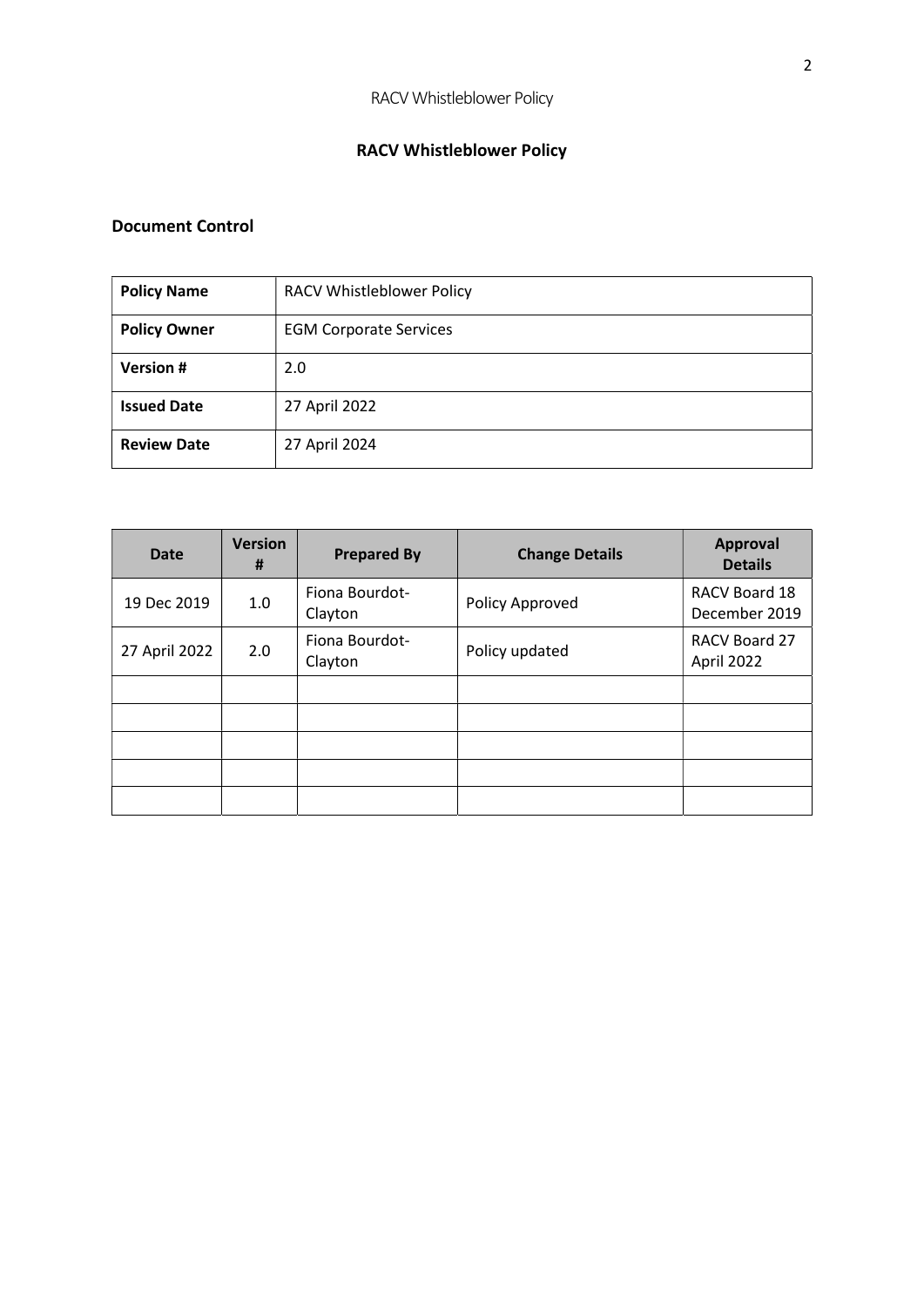# 1. Purpose and scope

By publishing and implementing this Whistleblower Policy, RACV intends that:

- RACV complies with the Whistleblower Protection Laws;
- You understand how to report genuine concerns about wrongdoing at RACV and other entities connected to RACV, and how such reports are managed and investigated by RACV;
- You understand the protections under Whistleblower Protection Laws and the circumstances in which they apply.

This Policy applies to disclosures made after the Policy comes into effect, regardless of when the conduct disclosed occurred. If this Policy is inconsistent with law that applies to RACV or an entity covered by this policy, the law applies over this Policy. Disclosures about the entities named in the Appendix are covered by this Policy. A reference in this Policy to a disclosure about RACV means a disclosure about any one or more of these entities.

This Policy is not part of the terms of employment or engagement of any employee or contractor.

## Definitions

Words in this text are defined in the Appendix.

#### Matters not covered by this Policy

Not all reports of concerns about RACV are covered by this Policy or the Whistleblower Protection Laws. For example:

- If you are a current or former RACV employee and you want to report a **personal work**related grievance that affects only you, please refer to the applicable complaints, disputes and grievances policy to report the matter to your People and Culture team. The Whistleblower Protection Laws do not apply to these reports unless they concern an alleged victimisation under those laws or misconduct that is a disclosable matter.
- If you are a member or customer of RACV and you have concerns about how RACV has handled any product, service or interaction with you, including a complaint, please contact RACV on 13 72 28.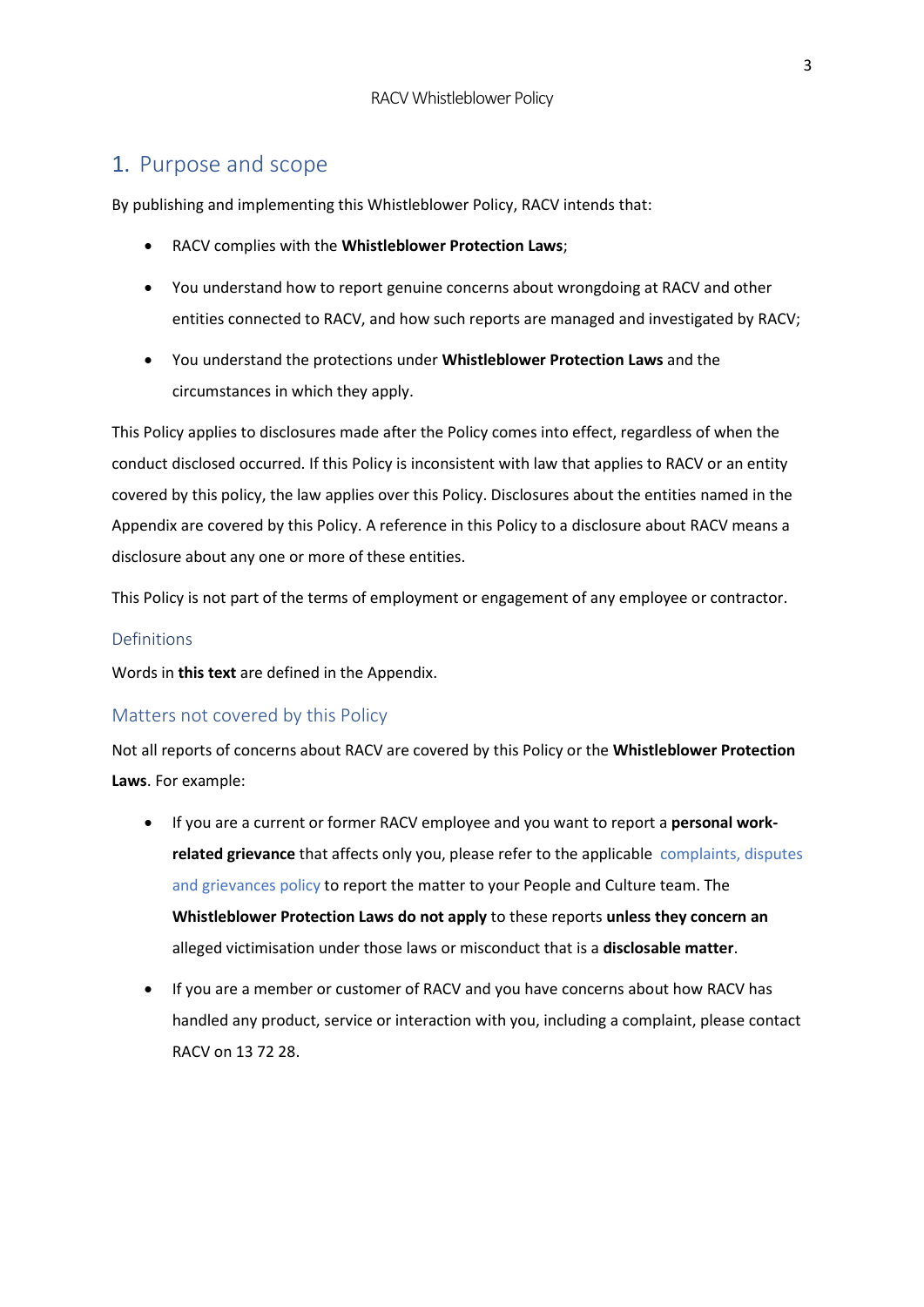# 2. Protected disclosures

We encourage you to speak up if you have concerns about wrongdoing. We take these concerns seriously and do not victimise people who raise them. Protections under the Whistleblower Protection Laws, however, will apply only if:

- you are an Eligible Person;
- you have a genuine and reasonable concern about actual or suspected activity within, by or at RACV entities covered by this policy that is a disclosable matter; and
- the concern is not a personal work-related grievance or a member or customer complaint.

You might also consider making a disclosure if you do not feel safe or comfortable to raise your concern to your manager or their manager, or to RACV's Risk and Legal or People and Culture teams.

Activity that is a disclosable matter does not have to be illegal. You must have a reasonable basis to believe or suspect the activity is real when you make the disclosure. The protections may still apply even if it turns out that information you have disclosed is incorrect.

# 3. Ways to make a disclosure

FairCall, our external whistleblower reporting service. FairCall is operated by KPMG. FairCall receives disclosures 24/7 and reports them to the Whistleblower Investigation Officer. Disclosures to FairCall can be made anonymously.

| Free call anytime: 1800 500 965                | Post: The FairCall Manager |  |
|------------------------------------------------|----------------------------|--|
| Web: https://www.kpmgfaircall.kpmg.com.au/RACV | <b>KPMG Forensic</b>       |  |
|                                                | PO Box H67                 |  |
| Fax: +61 2 9335 746                            | Australia Square           |  |

RACV has appointed KPMG as an Eligible Recipient to receive disclosures under the Whistleblower Protection Laws. KPMG will treat all disclosures in accordance with the FairCall Privacy Statement: https://home.kpmg/au/en/home/misc/privacy-faircall.html.

Sydney NSW 1213

Whistleblower Investigation Officer. The General Manager, RACV Risk and Legal, is the Whistleblower Investigation Officer.

Email: whistleblower@racv.com.au

Post: The Whistleblower Investigation Officer – Confidential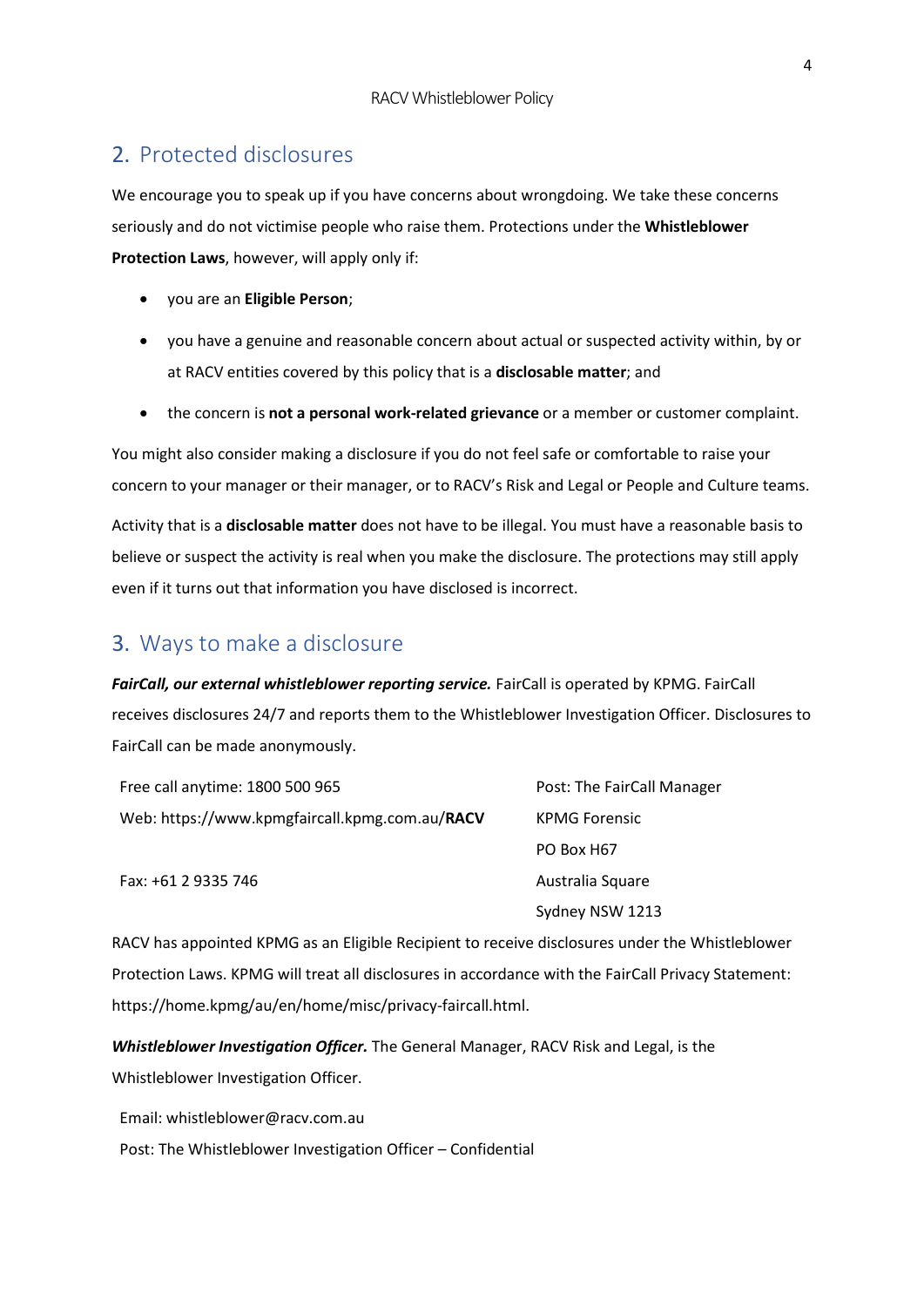#### RACV Whistleblower Policy

RACV Risk and Legal Level 7, 485 Bourke Street Melbourne VIC 3000

Other RACV Eligible Recipients of protected disclosures. Other individuals who are eligible to receive protected disclosures and who must handle that information in accordance with this Policy include the RACV Company Secretary and Governance Counsel; members of RACV's Leadership Team; directors, company secretaries and other officers of RACV (including a subsidiary); and RACV's auditors<sup>1</sup>. Disclosures received by these individuals will, with your consent, be referred to the Whistleblower Investigation Officer in all but exceptional cases. For this reason, we recommend that you make your disclosure to FairCall or to the Whistleblower Investigation Officer.

**Disclosures of tax related concerns.** In addition to FairCall, the Whistleblower Investigation Officer and the other RACV Eligible Recipients, you may report concerns about RACV's tax affairs to RACV's external registered tax agent, KPMG; an RACV employee who has functions in relation to RACV's tax affairs, such as RACV's Financial Controller; or Australia's Commissioner of Taxation. RACV recommends you seek independent legal advice if considering making a whistleblower disclosure to the Commissioner of Taxation.

Disclosures to regulators and media. You may report a disclosable matter to the Australian Securities and Investments Commission (ASIC) or the Australian Prudential Regulation Authority (APRA). In limited circumstances, disclosure to a journalist or member of Parliament will qualify for protection under the Whistleblower Protection Laws as an 'emergency disclosure' or 'public interest disclosure'<sup>2</sup> . An emergency or public interest disclosure must first have been made to one of ASIC or APRA, notice must have been given to ASIC or APRA of the intention to make an emergency or public interest disclosure and, in the case of a public interest disclosure, 90 days must have passed since the disclosure was made to ASIC or APRA. We recommend you seek independent legal advice if considering making a whistleblower disclosure to a journalist or member of Parliament.

When an Eligible Person discloses a disclosable matter to one of the entities or individuals described above, the Whistleblower Protection Laws apply. An Eligible Person could qualify for protection

<sup>&</sup>lt;sup>1</sup> See the Appendix for how to contact these RACV Eligible Recipients.

<sup>&</sup>lt;sup>2</sup> ASIC provides more information about disclosures to journalists and members of Parliament; see https://asic.gov.au/about-asic/asic-investigations-and-enforcement/whistleblowing/whistleblower-rights-andprotections/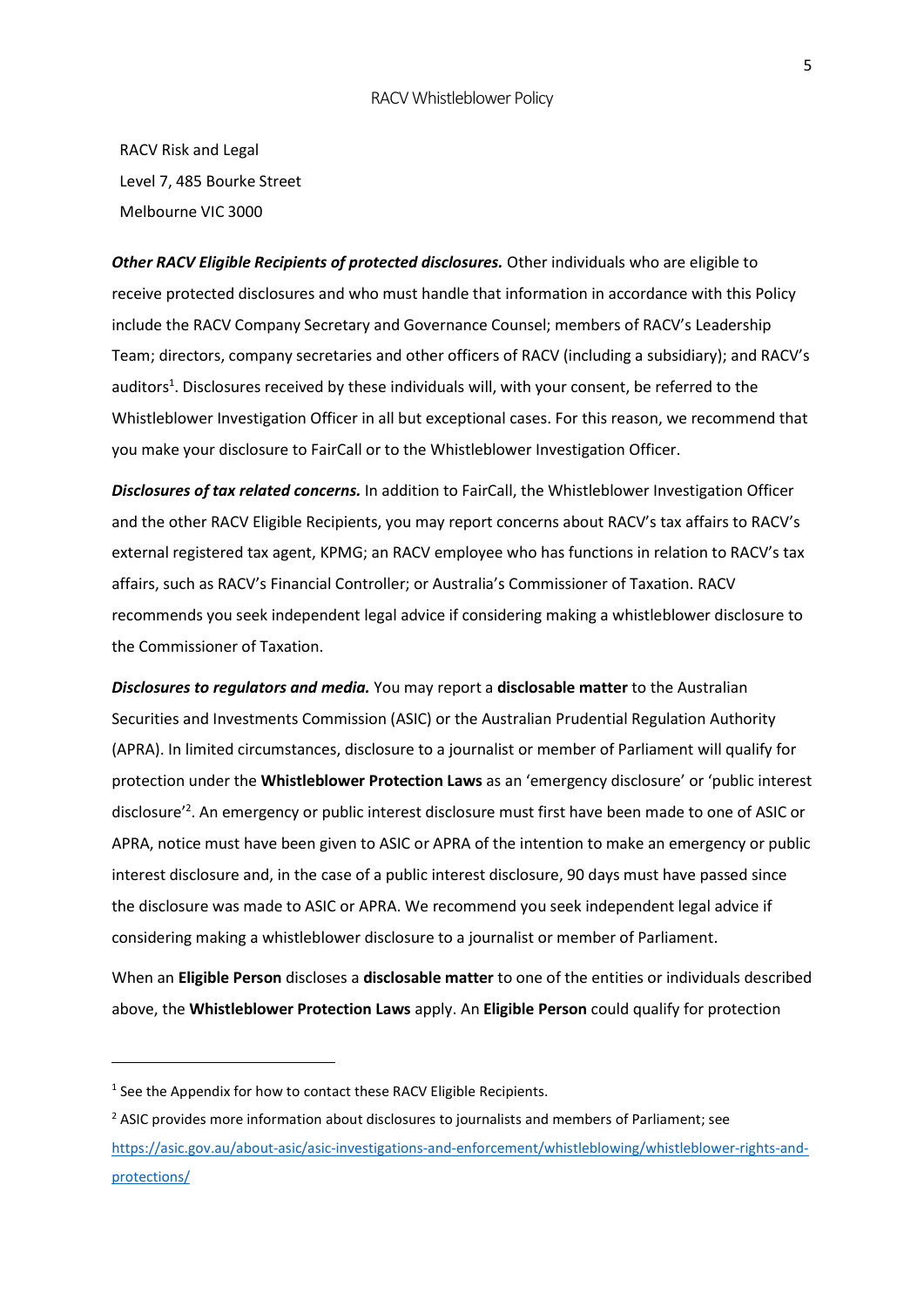regardless of which of the listed channels they choose to report through.

# 4. Assessing and investigating disclosures

We intend that investigations of disclosures are conducted confidentially, fairly, impartially, within a reasonable timeframe and in accordance with the Whistleblower Protection Laws.

A disclosure made to FairCall, the Whistleblower Investigation Officer or another RACV Eligible Recipient is assessed by the Whistleblower Investigation Officer, the RACV Company Secretary and Governance Counsel or another legal adviser to RACV to determine if it is in the scope of this Policy. If the disclosure is in the scope of this Policy, the Whistleblower Investigation Officer or the RACV Company Secretary and Governance Counsel then decides whether an investigation should be made. Not all disclosures warrant investigation. For example, it may be decided that the matter disclosed has already been investigated and another investigation is not reasonable or appropriate.

In all but exceptional cases, the Whistleblower Investigation Officer is responsible for the conduct of the investigation. They may engage internal or external expertise and assistance if it is reasonable and appropriate to do so but remain responsible for seeing that the investigation is made in accordance with this Policy and the Whistleblower Protection Laws.

In exceptional cases, investigations under this Policy may be overseen by someone other than the Whistleblower Investigation Officer, for example, where:

- The disclosure concerns a senior member of the RACV executive or RACV Board director. Such a disclosure may, with the discloser's consent, be referred to the RACV Managing Director and CEO or the Chairman of the RACV Board or another Board director.
- The Whistleblower Investigation Officer has a conflict of interest or is otherwise inappropriate or unable to oversee the investigation. In such cases, with the discloser's consent, the disclosure may be referred to the RACV Company Secretary and Governance Counsel, an RACV General Manager or an Executive General Manager.
- The disclosure is made to a director of RACV. Such a disclosure may, with the discloser's consent, be referred to the RACV Company Secretary and Governance Counsel.

When a disclosure made to FairCall or an RACV Eligible Recipient is referred to a person other than the Whistleblower Investigation Officer, that person is responsible for the conduct of any investigation. They may engage internal or external expertise and assistance if it is reasonable and appropriate to do so but remain responsible for seeing that the investigation is made in accordance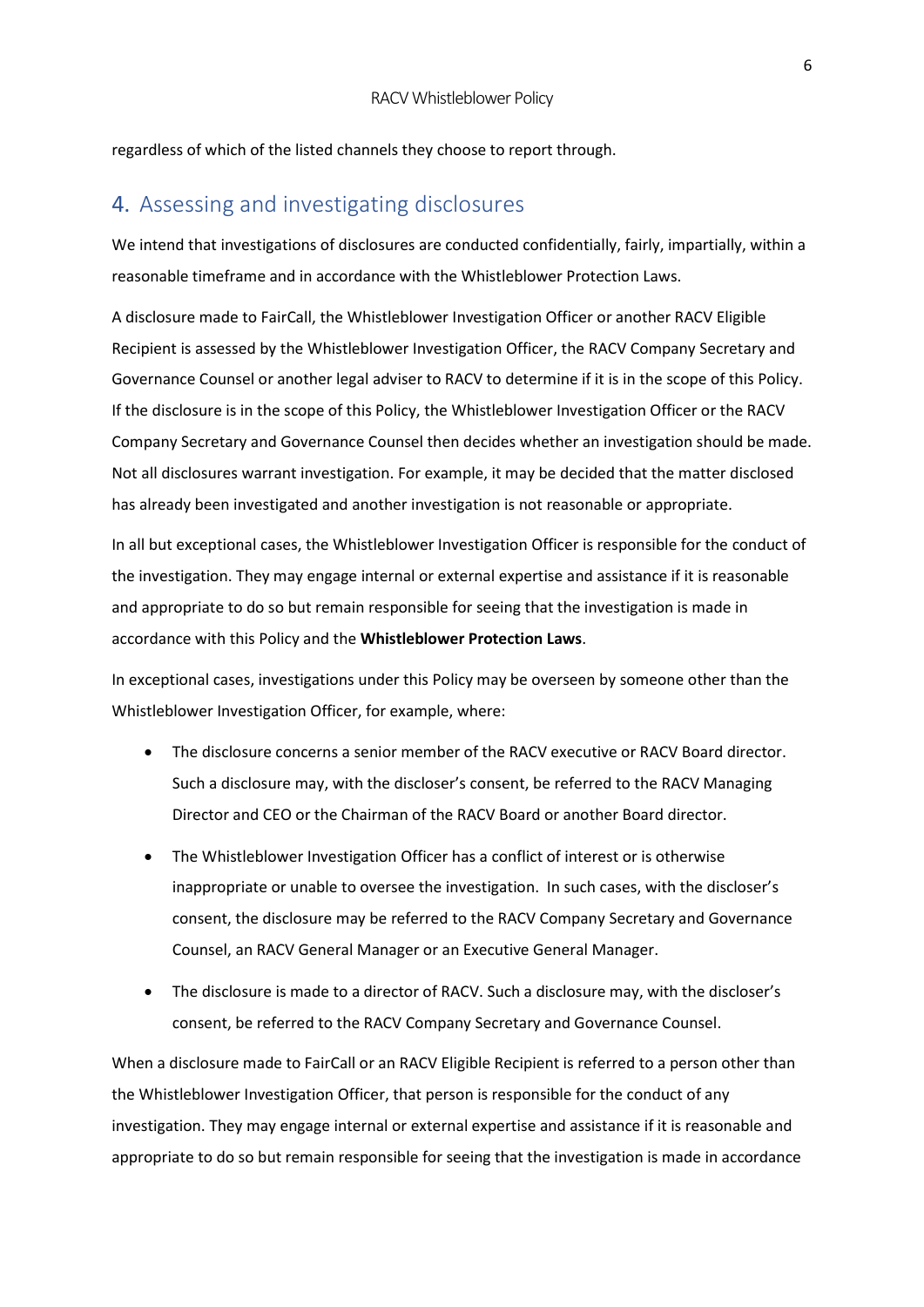#### with this Policy and the Whistleblower Protection Laws.

#### Timeframes

We aim to acknowledge each disclosure within 24 hours of receipt and decide within two weeks of receipt whether the disclosure will be investigated. If an investigation is made, the length of the investigation will depend on the matter's complexity. We aim that a relatively simple investigation be completed in two months. Very complex investigations may take twelve months or longer. Factors that contribute to the complexity of an investigation include the number and significance of issues to be investigated and the availability of information about the issues.

#### Confidentiality

When you make a disclosure to FairCall you are asked if you want to keep your identity confidential. If you make a disclosure to an RACV Eligible Recipient, they may ask you for your permission to disclose your identity to the Whistleblower Investigation Officer. You decide how much of your identity or contact information to provide and you can make your disclosure anonymously, including by using a pseudonym. You do not need to disclose your identity to be protected by the Whistleblower Protection Laws. You may stay anonymous throughout any investigation and you do not have to answer any question in an investigation if to do so would reveal your identity.

If anonymity is important to you, we recommend you make your disclosure to FairCall.

If you wish to remain anonymous but do not wish to make your disclosure to FairCall, we recommend you send your disclosure to an RACV Eligible Recipient by Australia Post or internal mail, or use an email address that does not identify you or include details that could lead to your identity becoming known (for example, an email address share with a partner).

It is illegal for a person to whom disclosure of a **disclosable matter** has been made, whether the disclosure is to FairCall, an RACV Eligible Recipient, a lawyer, a regulator or other external body, to identify or to disclose information that is likely to identify the person who made the disclosure.

If you identify yourself to FairCall, the Whistleblower Investigation Officer or another RACV Eligible Recipient, they will keep your identity and information likely to identify you confidential unless you give them your consent to share that information or they are otherwise allowed or required by law to disclose the information; eg to a lawyer to get legal advice or to a regulator or law enforcement. Confidential information other than your identity that you give to an RACV Eligible Recipient can be disclosed by that person if it is reasonably necessary for an investigation that the information be disclosed and the person to whom you disclosed the information takes all reasonable steps (eg by withholding or redacting your name, position title and other identifying information) to reduce the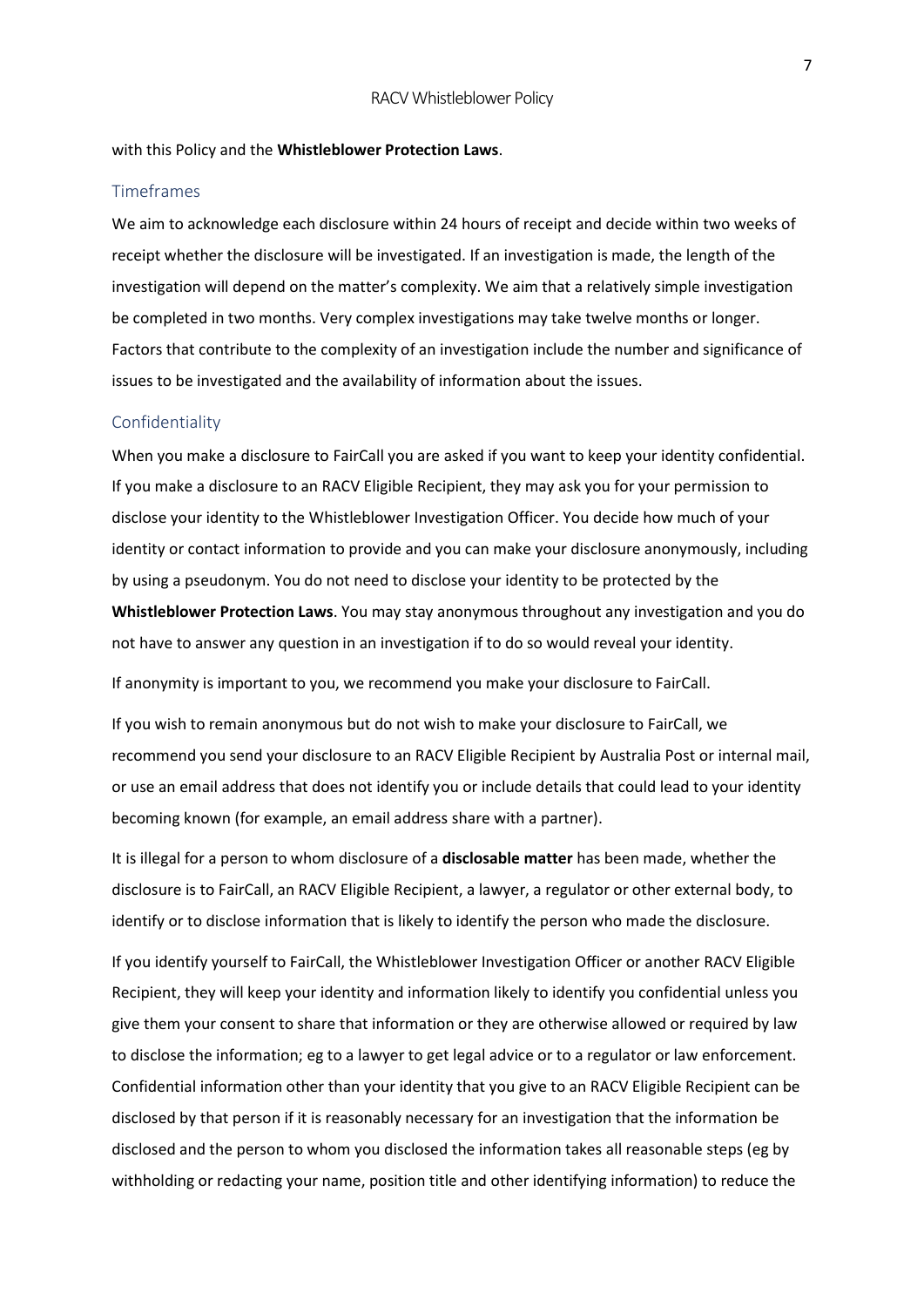risk that you will be identified.

Your decision not to identify yourself or provide contact information does not determine whether an investigation is made but it may affect the investigator's ability to communicate with you about your disclosure, to obtain and assess information relevant to an investigation, and to give you protection and support. For this reason, we encourage you to identify yourself to the Whistleblower Investigation Officer or other person responsible for investigating your disclosure.

To best maintain your confidentiality and other protections under Whistleblower Protection Laws, RACV expects that you will not share information about your disclosure or any investigation with personnel who are not involved in managing or investigating the disclosure. You may at any time speak to your own lawyer, our regulators and law enforcement<sup>3</sup> about a whistleblower disclosure, including to complain if you are concerned that confidentiality has not been maintained.

#### Reporting and Confidentiality

We keep reports and other information relevant to a disclosure or investigation appropriately secure by ensuring access to the information is available only to those involved in managing or investigating the disclosure; restricting the number of people involved in managing or investigating the disclosure; reminding each such person of their obligations of confidentiality. The method of documenting and reporting any investigation findings will depend on the nature of the disclosure and our obligations of confidentiality.

Reports to RACV's management committees or Board may include non-identifying, aggregated information about whistleblower disclosures. The purpose of these reports is to give senior leaders insights about the operation of the RACV whistleblower Program and any themes of which they should be aware regarding the behaviour and conduct of personnel. An Eligible Person who makes a disclosure will be given the opportunity to opt out of their information being use for high level reporting purposes.

#### Fairness and impartiality

Investigators of disclosures must act objectively and competently in the collection, review and assessment of information about the disclosure. We give individuals who are accused of wrongdoing an opportunity to respond to allegations before adverse findings of fact are made and before any disciplinary action is taken. We take reasonable steps to maintain confidentiality over the identity of

<sup>&</sup>lt;sup>3</sup> ASIC, APRA, the Commissioner of Taxation, a member of the Australian Federal Police.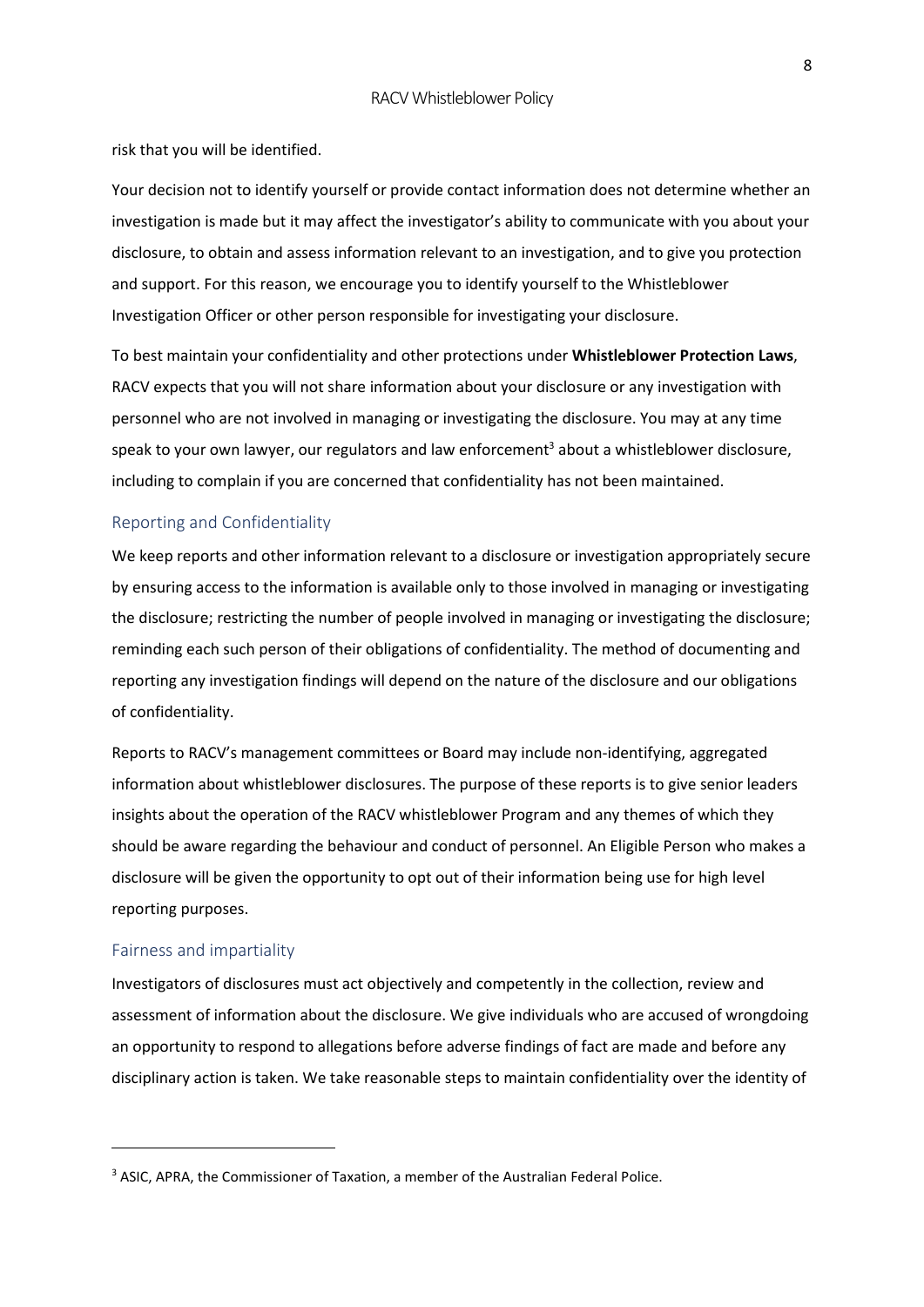#### any person mentioned in or the subject of a disclosure.

#### Informing disclosers about assessment and investigation outcomes

You will be told whether your disclosure is assessed as being a whistleblower disclosure and is being investigated. Any other updates to you, including about the progress, conclusions and outcome of the investigation, depend on what the investigator determines is appropriate in the circumstances and are subject to confidentiality requirements. There may be circumstances where it is not appropriate to provide to you details of the outcome of an investigation. Updates may be written or verbal, as the investigator decides.

If the investigator does not know your identity or contact details, any updates may be given to you via FairCall. This is easiest if you have given FairCall your contact details. Even if you have decided to remain anonymous or not to give your contact details, you should check in to FairCall to maintain ongoing communications and participate in any investigation.

If you believe the investigator has not acted on your disclosure appropriately, you may ask that it be reviewed. We are not obliged to reopen an investigation and may conclude a review if it finds that the investigation was conducted properly, or new information is either not available or would not change the outcome of the investigation. You may speak to our regulators and law enforcement<sup>4</sup> if you are concerned that we have not managed your disclosure satisfactorily or in accordance with the Whistleblower Protection Laws.

# 5. Protection and support for people involved in a disclosure or

## investigation

We do not tolerate detriment to a person because it is believed or suspected that the person has made, may have made, or could make a whistleblower disclosure, or because they are participating in or assisting an investigation. Further, the Whistleblower Protection Laws protect an Eligible Person who has disclosed a disclosable matter to FairCall, an RACV Eligible Recipient, a lawyer, regulatory or other external body, or who has made a public interest and or emergency disclosure in accordance with the Whistleblower Protection Laws.

Protection against detriment

Detriment includes:

<sup>&</sup>lt;sup>4</sup> ASIC, APRA, the Commissioner of Taxation, a member of the Australian Federal Police.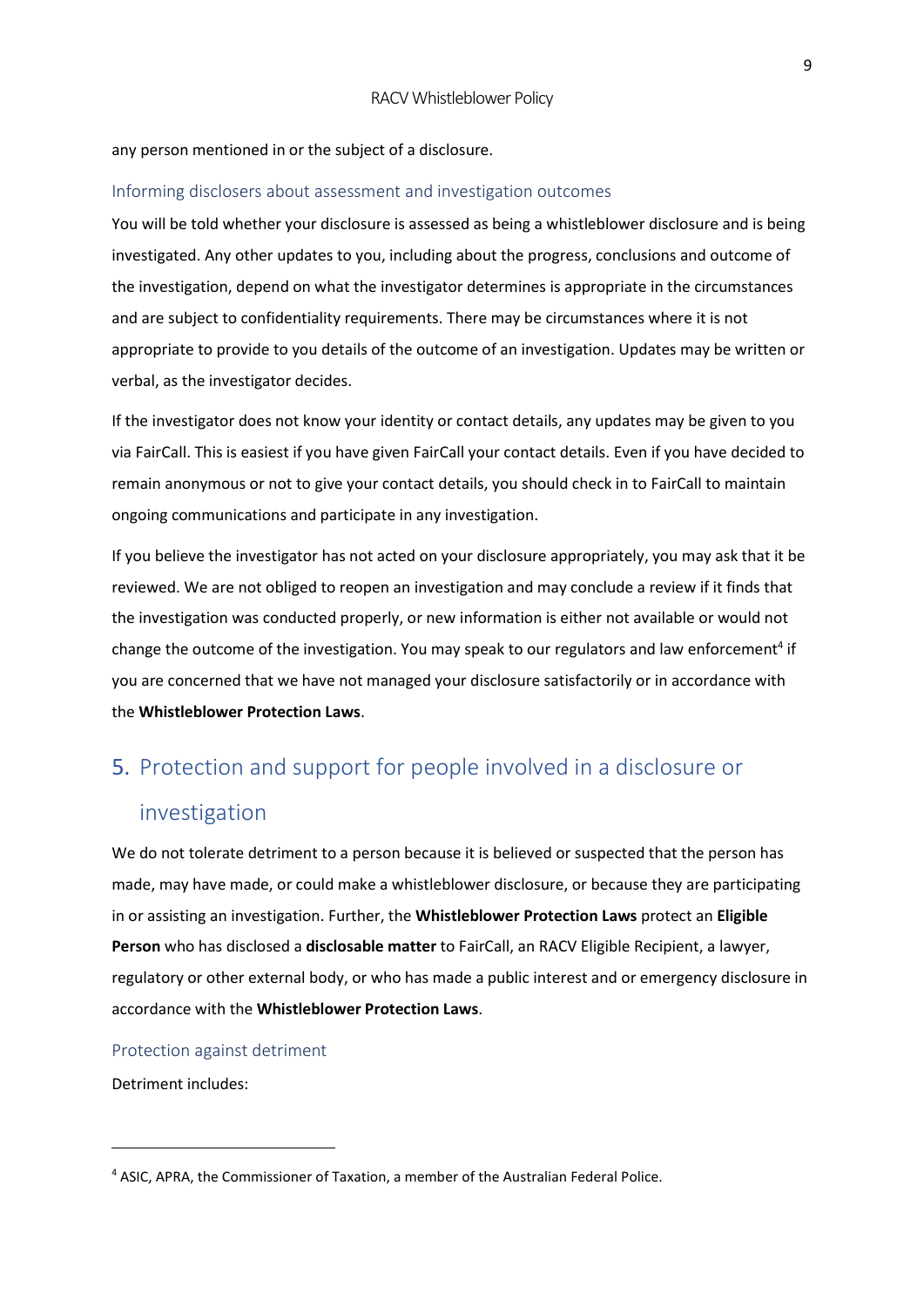- dismissing a person from their employment, injuring the person in employment or altering their position or duties to their disadvantage;
- discriminating between the person and other employees;
- harassing or intimidating the person;
- harming or injuring the person, including causing psychological harm;
- damaging a person's property, reputation or financial position; or
- revealing a person's identity as a discloser without their consent or contrary to law.

What we do to protect a person who makes or is involved in investigation of a disclosure from detriment depends on the circumstances of the disclosure. It may include adjustments to a person's work conditions, such as location and duties; reinforcing confidentiality obligations; managing conflicts; working to ensure fairness in performance management; and investigating detrimental conduct that is alleged to have occurred.

It is not detrimental conduct to:

- move a person to another work location to protect them from detriment;
- manage a person's work performance in accordance with the applicable disciplinary policy.

If you are concerned that you are experiencing detrimental conduct because of your involvement in a whistleblower disclosure or investigation, you should immediately tell FairCall, the Whistleblower Investigation Officer or another RACV Eligible Recipient. By reporting detriment quickly, you enable us to better protect you.

People who have suffered detriment because of someone else's belief or suspicion that they are or were involved in a whistleblower disclosure or investigation may be awarded compensation or other legal remedies. If you believe you have suffered detriment, we recommend that you seek independent legal advice and you may contact our regulators. Legal remedies may be available if:

- a person suffers loss, damage or injury because of a disclosure; and
- we failed to take reasonable steps and weren't diligent in acting to prevent the detrimental conduct.

Anyone engaging in detrimental conduct may be subject to serious consequences, including penalties under the law. Victimising another staff member is against RACV's Code of Conduct and any applicable fair treatment, or like, policy and may lead to disciplinary action, including dismissal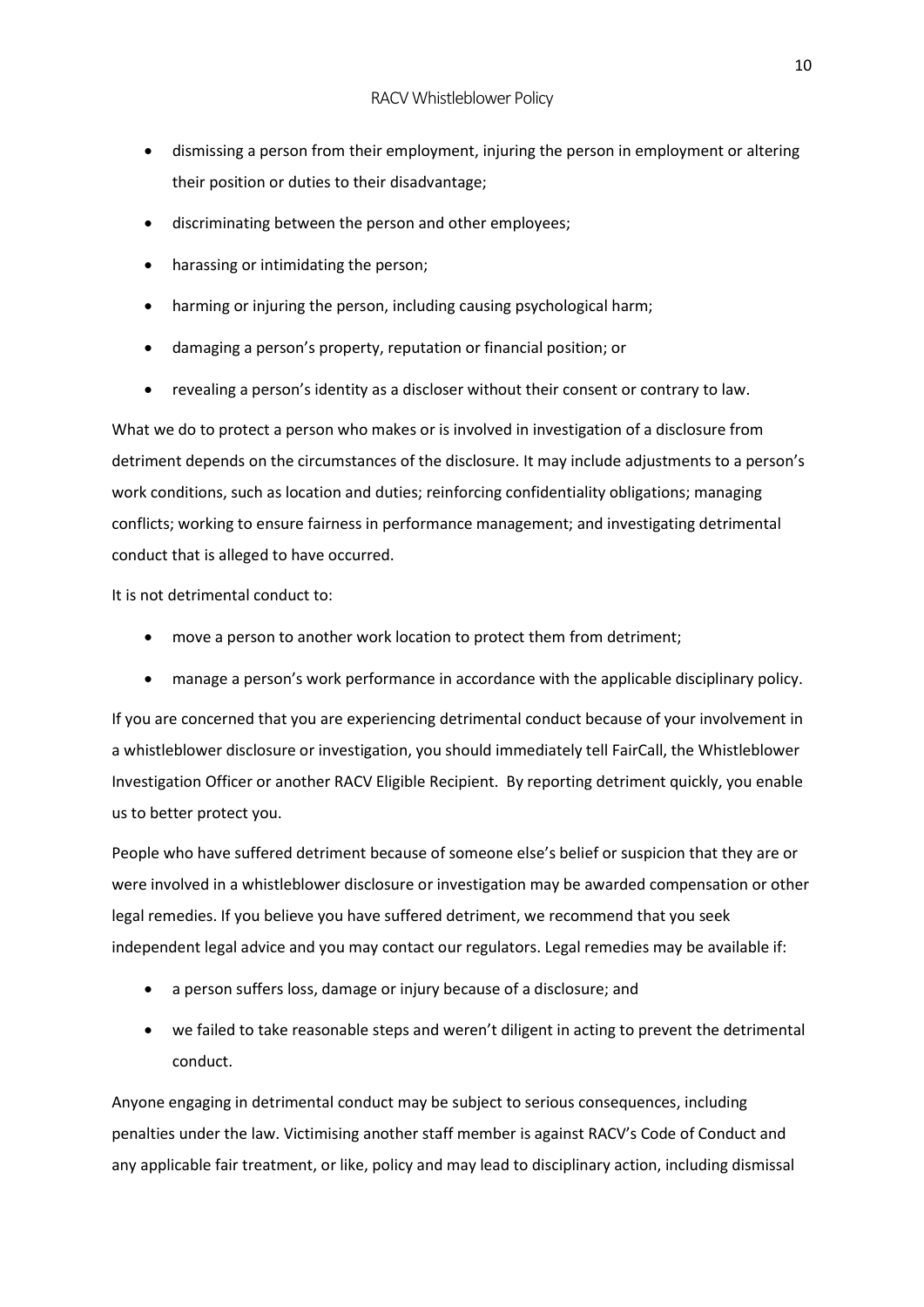#### and/or termination of engagements or contracts.

#### Protection from legal action

A person who makes a disclosure may be protected by the Whistleblower Protection Laws from certain legal action for making the disclosure, including:

- civil, criminal, and administrative (including disciplinary) action; and
- contractual action, including termination of a contract on the basis that making the disclosure was a breach of that contract.

The Whistleblower Protection Laws do not give disclosers immunity from legal liability for their own misconduct that is revealed in their disclosure. We recommend you seek independent legal advice if you are concerned about how this affects you.

#### Support for employees

RACV offers an Employee Assistance Program (EAP) for free, confidential, short term counselling support for employees and their immediate family members. Information about accessing EAP is on CHARLi. The EAP is not an Eligible Recipient of disclosable matters. If you are using EAP while involved in a disclosure or investigation under this Policy, you must be mindful of the prohibitions under this Policy and the Whistleblower Protection Laws on disclosing the identity, or information likely to reveal the identity, of a discloser.

## Copies of and questions about this Policy

This Policy is available on Charli, RACV.com.au and at any time on request.

If you are asked by an RACV staff member for a copy of this Policy, or know that a staff member has accessed the Policy, you must not disclose this to others, because doing so may affect the confidentiality of the person who requested or accessed the Policy under the Whistleblower Protection Laws.

Questions about this Policy and RACV's process for handling protected disclosures should be directed to the General Manager, RACV Risk and Legal.

#### Seeking information and advice

If you are considering making a disclosure you can contact FairCall for more information about KPMG's process for handling disclosures made using FairCall. You can speak to your own lawyer for advice or representation in relation to the Whistleblower Protection Laws, and the disclosure you make to your lawyer for that purpose is protected under the Whistleblower Protection Laws.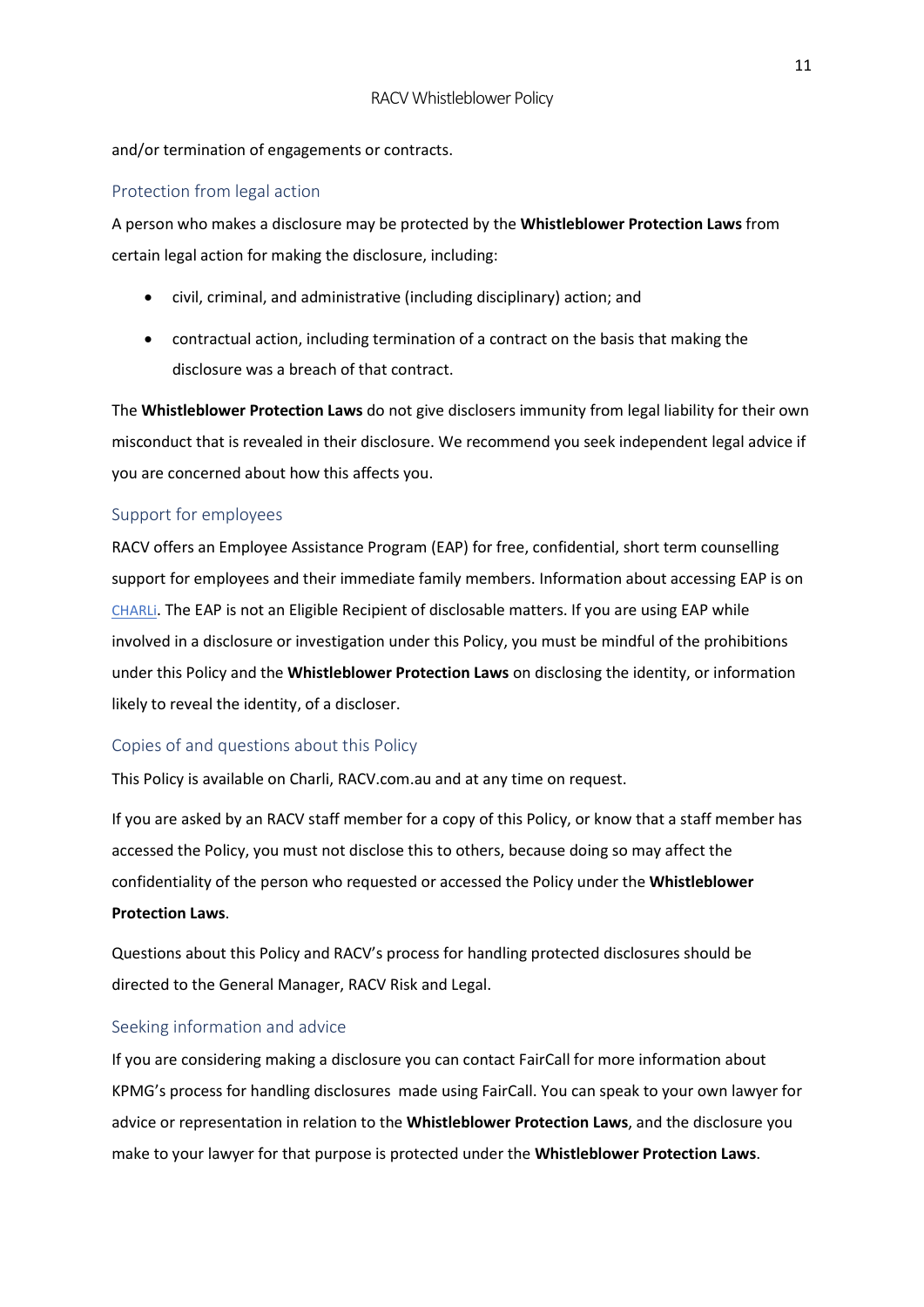We encourage Eligible Persons to report matters if they are unsure whether the matter would be considered a disclosable matter. When doing so, we recommend that Eligible Persons indicate they are making a disclosure under this Policy. We treat all disclosures made under this Policy in the same way, regardless of whether the matter qualifies for protection under the Whistleblower Protection Laws, this is unless the disclosure concerns matters that are expressly outside the scope of this Policy as set out at the start of this document.

# 6. Policy Governance

#### Policy Review

The Policy Owner must review this Policy at least once every 2 years.

#### Policy Changes

Substantive changes to this Policy must be proposed by the Policy Owner to the MD & CEO and Governance & Risk Management Committee for their endorsement to the RACV Board for approval. Minor changes, including changes to format, headings, role titles and related documents may be approved by the Policy Owner.

Requests for changes to this Policy must be made to the General Manager, RACV Risk and Legal.

#### Related Policies and Documents

- RACV Code of Conduct Policy
- RACV Complaints, Disputes and Grievances Policy
- RACV Fair Treatment Policy

#### Further Information

- Visit the ASIC website (www.asic.gov.au)
- $\bullet$  Visit the ATO website (www.ato.gov.au)
- ASIC Information Sheet 238 Whistleblower rights and protections (INFO 238)
- ASIC Information Sheet 239 How ASIC handles whistleblower reports (INFO 239)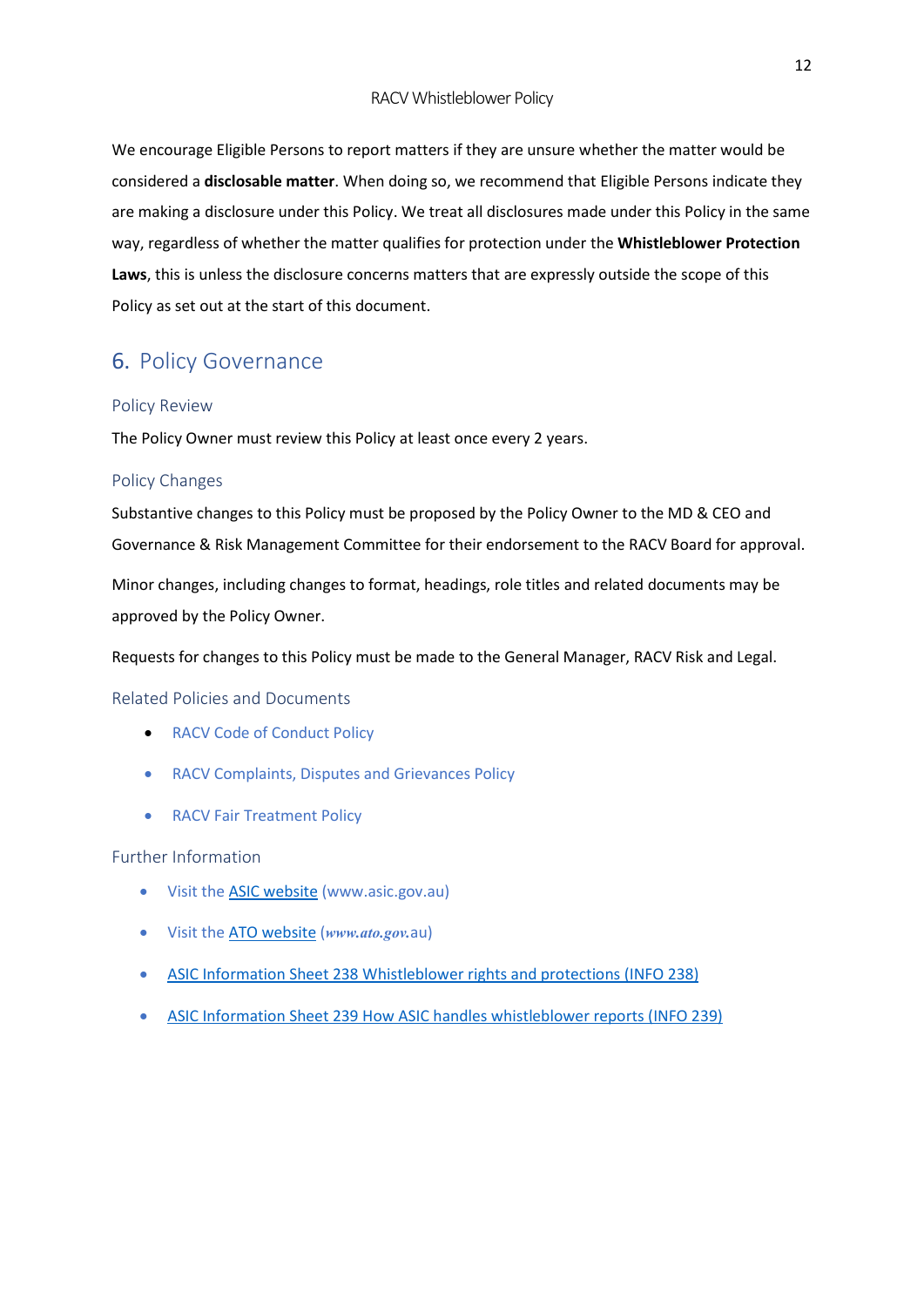# 7. Appendix

## RACV companies

This Policy applies to disclosures in relation to the following RACV companies:

- Royal Automobile Club of Victoria (RACV) Limited
- RACV Investment Holdings Pty Ltd
- RACV Holdings Pty Ltd
- RACV Finance Ltd
- RACV Insurance Services Pty Ltd
- Intelematics Australia Pty Ltd
- Arevo Pty Ltd
- Property Safe Investments Pty Ltd
- Club Tasmania Holdings Pty Ltd
- Gippsland Solar Pty Ltd
- Gippsland Heating and Cooling Pty Ltd

Disclosures in relation to Nationwide Group are governed by the Nationwide Group Whistleblower Policy.

A reference to 'RACV' in the Definitions below includes the RACV companies listed above.

## Definitions

| <b>Eligible Person</b> | A person who is or was: |                                                                  |  |
|------------------------|-------------------------|------------------------------------------------------------------|--|
|                        |                         | a) an RACV employee, whether full or part-time, casual or fixed- |  |
|                        |                         | term;                                                            |  |
|                        |                         | b) an officer or director of RACV;                               |  |
|                        | C)                      | an individual who supplies services or goods to RACV, or a       |  |
|                        |                         | contractor engaged by RACV;                                      |  |
|                        | d)                      | an employee of a supplier of services or goods to RACV;          |  |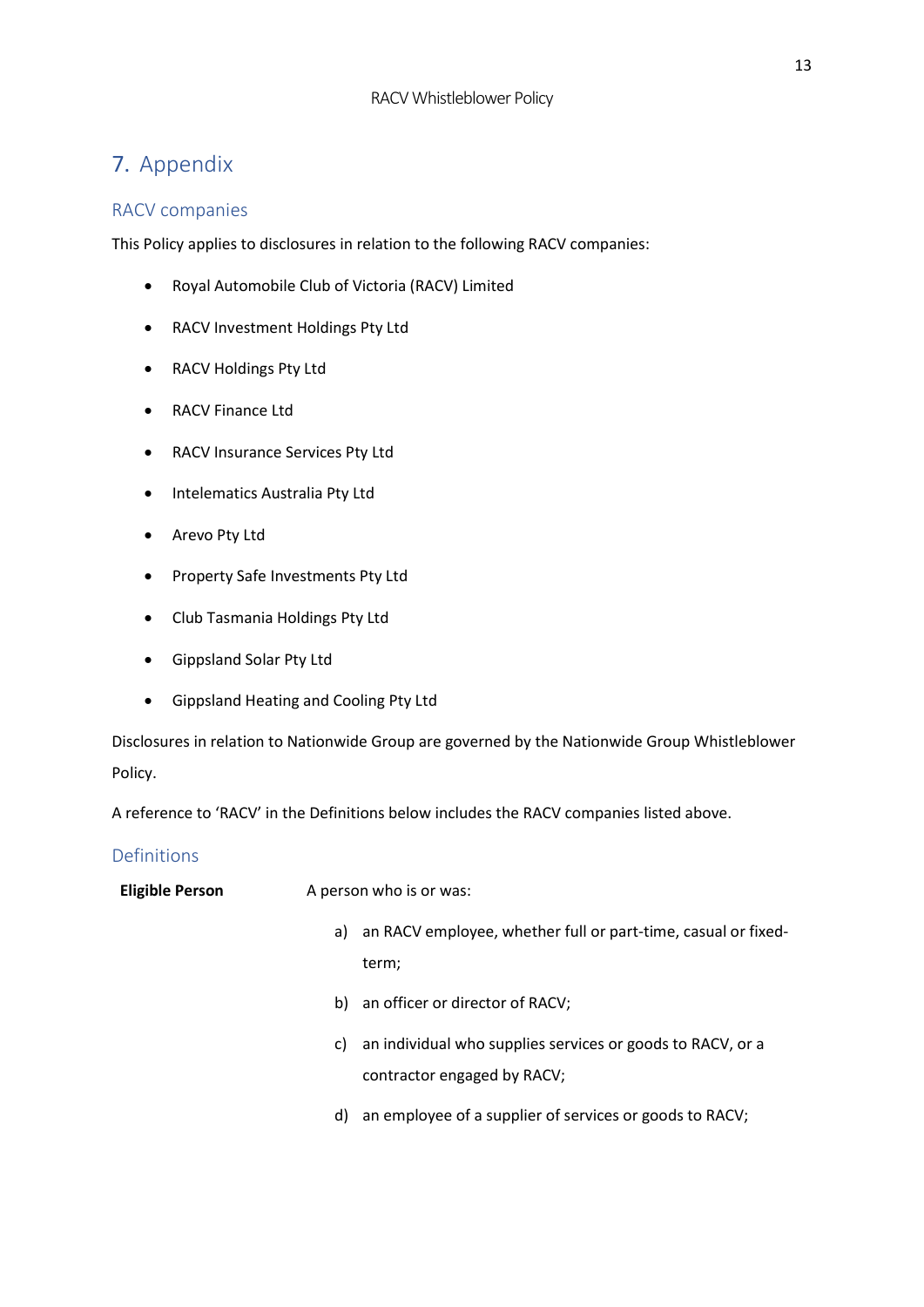#### RACV Whistleblower Policy

- e) an individual who is an associate, such as a director or secretary of a related company of RACV; or
- f) a relative or family member of any of the individuals at a) to e) above.

#### **Disclosable matter** Reasonable concerns about:

- misconduct, or an improper state of affairs or circumstances, in relation to RACV, such as dishonest conduct or other serious breaches of RACV's Code of Conduct.
- conduct by RACV (or an officer or employee) that breaches certain laws including the Corporations Act 2001 (Cth), the ASIC Act 2001 (Cth), the Financial Sector (Collection of Data) Act 2001 (Cth), or the National Consumer Credit Protection Act 2009 (Cth); or that is an offence under any other Commonwealth law punishable by at least twelve months' imprisonment; or that is a danger to the public or the financial system.
- misconduct, or an improper state of affairs or circumstances, in relation to the tax affairs of RACV or an associate of RACV.
- Personal work-related grievance For example, an interpersonal conflict between you and another staff member; or concerns about a decision relating to your employment or engagement such as a transfer, promotion or disciplinary action.

Whistleblower Protection Laws The Corporations Act 2001 (Cth) and the Taxation Administration Act 1953 (Cth) provide legally enforceable protections for people who make disclosures. In this Policy the relevant provisions of these Acts are referred to as the Whistleblower Protection Laws.

#### RACV Eligible Recipients of whistleblower disclosures

We recommend that you make your disclosure to FairCall or to the Whistleblower Investigation Officer. You may also make a disclosure to the other RACV Eligible Recipients listed in section 3 of this Policy as follows:

- In person or by post marked Confidential and addressed to the Eligible Receipt by name and/or title and posted to: RACV, Level 7, 485 Bourke Street, Melbourne VIC 3000.
- RACV's external auditor is PwC, GPO Box 1331, Melbourne VIC 3001.